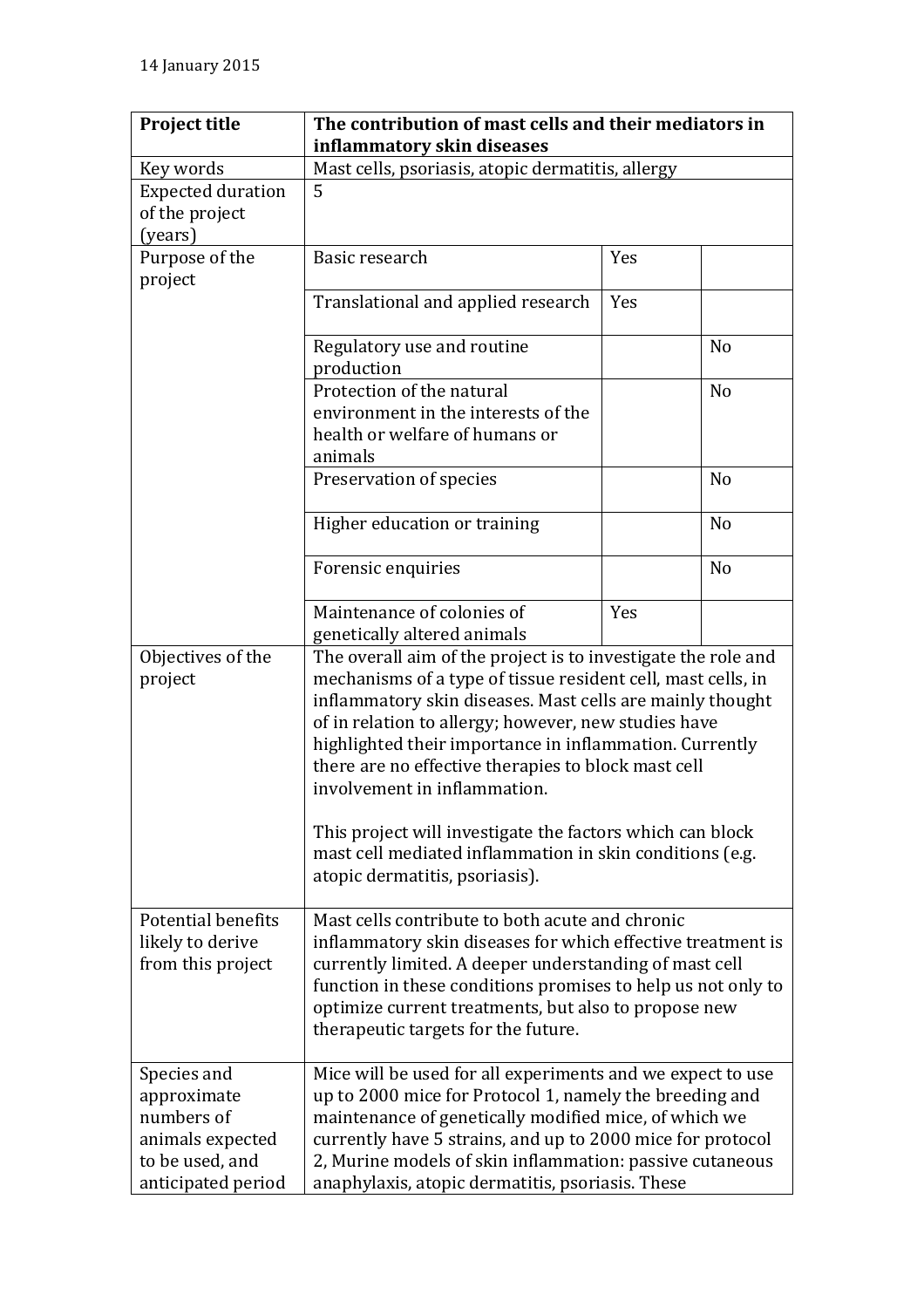| of time                                                                                                                                  | experiments will be carried out over the course of 5 years.                                                                                                                                                                                                                                                                                                                                                                                                                                                                                                                                                                                                                                                                                                                                                                                         |
|------------------------------------------------------------------------------------------------------------------------------------------|-----------------------------------------------------------------------------------------------------------------------------------------------------------------------------------------------------------------------------------------------------------------------------------------------------------------------------------------------------------------------------------------------------------------------------------------------------------------------------------------------------------------------------------------------------------------------------------------------------------------------------------------------------------------------------------------------------------------------------------------------------------------------------------------------------------------------------------------------------|
| <b>Expected adverse</b><br>effects and the<br>likely/expected<br>level of severity.<br>What will happen<br>to the animals at<br>the end. | All experimental protocols will produce some degree of<br>skin inflammation, with anticipated moderate severity. The<br>animals will be sacrificed when the experimental protocol<br>is completed and the research end points are achieved.<br>However, if animal suffering is deemed to exceed the set<br>severity limit, and suffering cannot be alleviated, the<br>animals will be euthanized. Furthermore, if we realise that<br>the research end point, for whatever reason, is<br>unattainable then the animals will be euthanized, despite<br>the experimental protocol not being complete.                                                                                                                                                                                                                                                  |
| <b>Application of the</b><br>$3$ Rs                                                                                                      |                                                                                                                                                                                                                                                                                                                                                                                                                                                                                                                                                                                                                                                                                                                                                                                                                                                     |
| 1. Replacement<br>Why do animals<br>need to be used,<br>and why non-<br>animal alternatives<br>cannot be used.                           | The skin is a complex organ, which unfortunately cannot<br>be studied in isolation. Blood supply and neurological<br>input play key roles in directing skin responses. Perfused<br>and innervated human skin equivalents would be an ideal<br>replacement as animal experimentation should be limited<br>to the unavoidable, however at present these systems are<br>still under development. Furthermore, primary mast cells<br>generated from bone marrow cells of mice and human<br>blood progenitors and the few cell lines (human and<br>mouse) available do not fully mimic the maturity, plasticity<br>and mediator repertoire found in tissue resident mast<br>cells. In using a small number of mice to look at skin<br>inflammation in situ we may be able to identify potential<br>therapeutic interventions.                            |
| 2. Reduction<br>How the use of<br>minimum numbers<br>of animals will be<br>assured                                                       | We will use professional statistical advice and always use<br>the minimal number of animals, which allows for solid<br>statistically relevant results (maximised power), but will<br>allow for us to reach our scientific objectives successfully.<br>We will mostly be using two-way ANOVA statistical tests<br>for the analysis, and type I errors will be controlled by<br>choosing the significance level of 5%, with the power level<br>set between 80 and 90%. We will make use of pilot studies<br>to assess efficacy/doses/set up optimisation prior to a full-<br>scale study. We will collect and store tissue and cell<br>samples which we will make available to other scientists in<br>the field so that these specimens can be used for further<br>experiments in the future without the unnecessary repeat<br>of animal experiments. |
| 3. Refinement<br>Reasons for the<br>choice of species<br>and why the animal                                                              | Laboratory mice strains are susceptible to experimentally<br>induced skin inflammation, which reflects human skin<br>inflammatory conditions. Animal welfare will be a priority<br>across this project and will be taken seriously by all                                                                                                                                                                                                                                                                                                                                                                                                                                                                                                                                                                                                           |